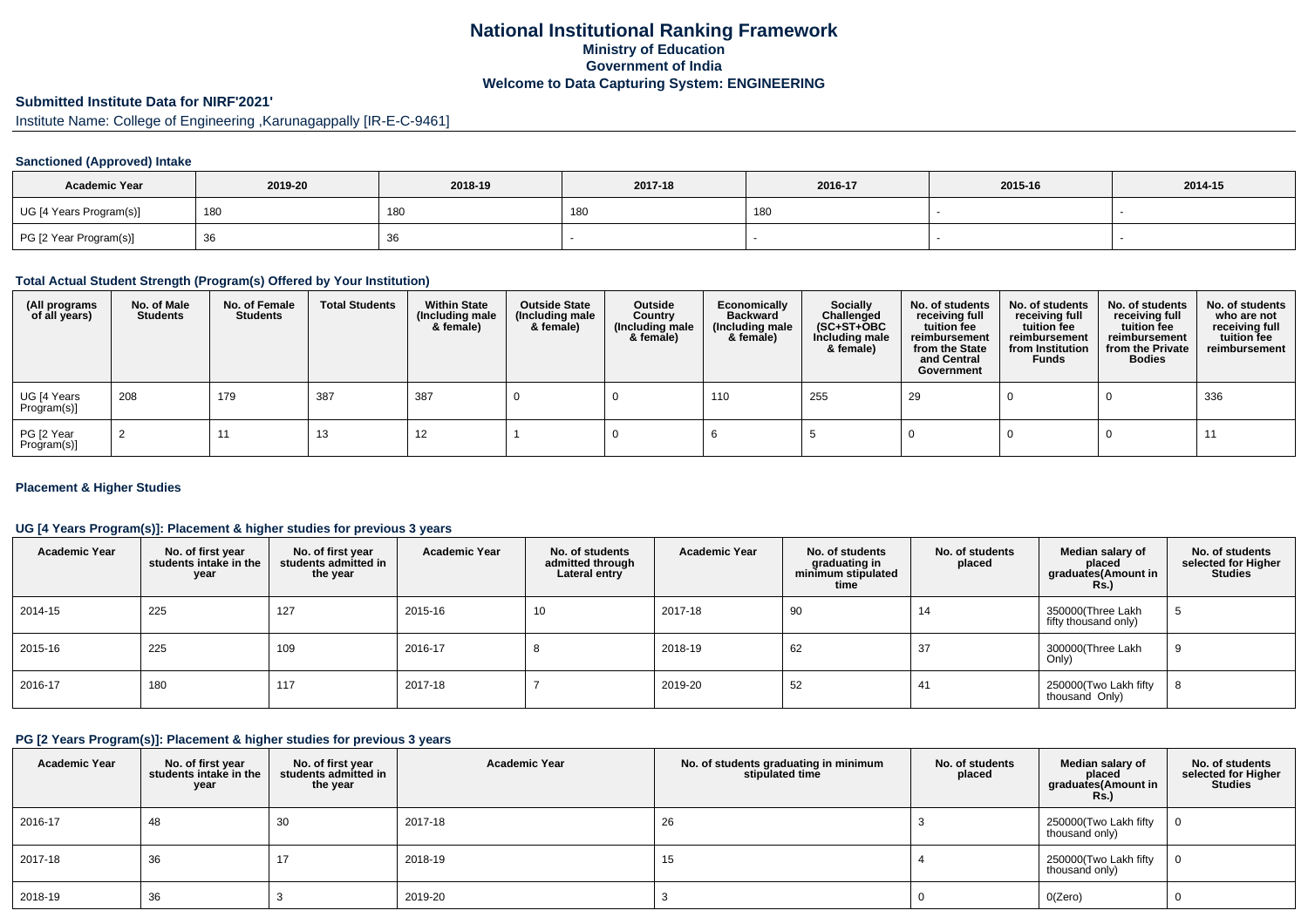#### **Ph.D Student Details**

| Ph.D (Student pursuing doctoral program till 2019-20 Students admitted in the academic year 2020-21 should not be entered here.) |         |                                                            |         |  |  |  |  |
|----------------------------------------------------------------------------------------------------------------------------------|---------|------------------------------------------------------------|---------|--|--|--|--|
|                                                                                                                                  |         | <b>Total Students</b>                                      |         |  |  |  |  |
| Full Time                                                                                                                        |         |                                                            |         |  |  |  |  |
| Part Time                                                                                                                        |         |                                                            |         |  |  |  |  |
|                                                                                                                                  |         | No. of Ph.D students graduated (including Integrated Ph.D) |         |  |  |  |  |
|                                                                                                                                  | 2019-20 | 2018-19                                                    | 2017-18 |  |  |  |  |
| Full Time                                                                                                                        |         |                                                            |         |  |  |  |  |
| Part Time                                                                                                                        |         |                                                            |         |  |  |  |  |

# **Financial Resources: Utilised Amount for the Capital expenditure for previous 3 years**

| <b>Academic Year</b>                                                                                                                                                                   | 2019-20                                                                                              | 2018-19                                                                         | 2017-18                                                                        |  |  |  |  |  |  |
|----------------------------------------------------------------------------------------------------------------------------------------------------------------------------------------|------------------------------------------------------------------------------------------------------|---------------------------------------------------------------------------------|--------------------------------------------------------------------------------|--|--|--|--|--|--|
|                                                                                                                                                                                        | <b>Utilised Amount</b>                                                                               | <b>Utilised Amount</b>                                                          | <b>Utilised Amount</b>                                                         |  |  |  |  |  |  |
|                                                                                                                                                                                        | Annual Capital Expenditure on Academic Activities and Resources (excluding expenditure on buildings) |                                                                                 |                                                                                |  |  |  |  |  |  |
| Library (Books, Journals and e-Resources only)                                                                                                                                         | 33075 (Thirty three thousand seventy five only)                                                      | 1278377 (Twelve lakh seventy eight thousand three hundred<br>and seventy seven) | 330396 (Three Lakh Thirty thousand three hundred and ninety<br>six)            |  |  |  |  |  |  |
| New Equipment and software for Laboratories                                                                                                                                            | 1617610 (Sixteen lakh seventeen thousand six hundred and<br>ten)                                     | 1508935 (Fifteen lakh eight thousand nine hundred and thirty<br>five)           | 937695 (Nine Lakh thirty seven thousand six hundred and<br>ninety five)        |  |  |  |  |  |  |
| <b>Engineering Workshops</b>                                                                                                                                                           | $0$ (zero)                                                                                           | $0$ (zero)                                                                      | 0 (zero)                                                                       |  |  |  |  |  |  |
| Other expenditure on creation of Capital Assets (For setting up classrooms, seminar hall, conference hall, library, Lab, Engg<br>workshops excluding expenditure on Land and Building) | $0$ (zero)                                                                                           | 353929 (Three lakh fifty three thousand nine hundred and<br>twenty nine)        | 2516873 (Twenty five lakh sixteen thousand eight hundred and<br>seventy three) |  |  |  |  |  |  |

# **Financial Resources: Utilised Amount for the Operational expenditure for previous 3 years**

| <b>Academic Year</b>                                                                                                                                                                            | 2019-20                                                                                 | 2018-19                                                                                  | 2017-18                                                                           |  |
|-------------------------------------------------------------------------------------------------------------------------------------------------------------------------------------------------|-----------------------------------------------------------------------------------------|------------------------------------------------------------------------------------------|-----------------------------------------------------------------------------------|--|
|                                                                                                                                                                                                 | <b>Utilised Amount</b>                                                                  | <b>Utilised Amount</b>                                                                   | <b>Utilised Amount</b>                                                            |  |
|                                                                                                                                                                                                 |                                                                                         | <b>Annual Operational Expenditure</b>                                                    |                                                                                   |  |
| Salaries (Teaching and Non Teaching staff)                                                                                                                                                      | 59889416 (Five crore ninety eight lakh eight nine thousand four<br>hundred and sixteen) | 50132353 (Five crore one lakh thirty two thousand three<br>hundred and fifty three only) | 52800211 (Five crore twenty eight lakh two hundred and<br>eleven)                 |  |
| Maintenance of Academic Infrastructure or consumables and<br>other running expenditures (excluding maintenance of hostels<br>and allied services, rent of the building, depreciation cost, etc) | 1265696 (Twelve lakh sixty five thousand six hundred and<br>ninety six)                 | 1826664 (Eighteen lakh twenty six thousand six hundred and<br>sixty four only)           | 6327334 (Sixty three lakh twenty seven thousand three<br>hundred and thirty four) |  |
| Seminars/Conferences/Workshops                                                                                                                                                                  | 182919 (One lakh eighty two thousand nine hundred and<br>nineteen only)                 | 182919 (One lakh eighty two thousand nine hundred and<br>nineteen only)                  | 940233 (Nine lakh forty thousand two hundred and thirty three)                    |  |

**IPR**

| Calendar year            | 2019 | 2018 | 2017 |
|--------------------------|------|------|------|
| No. of Patents Published |      |      |      |
| No. of Patents Granted   |      |      |      |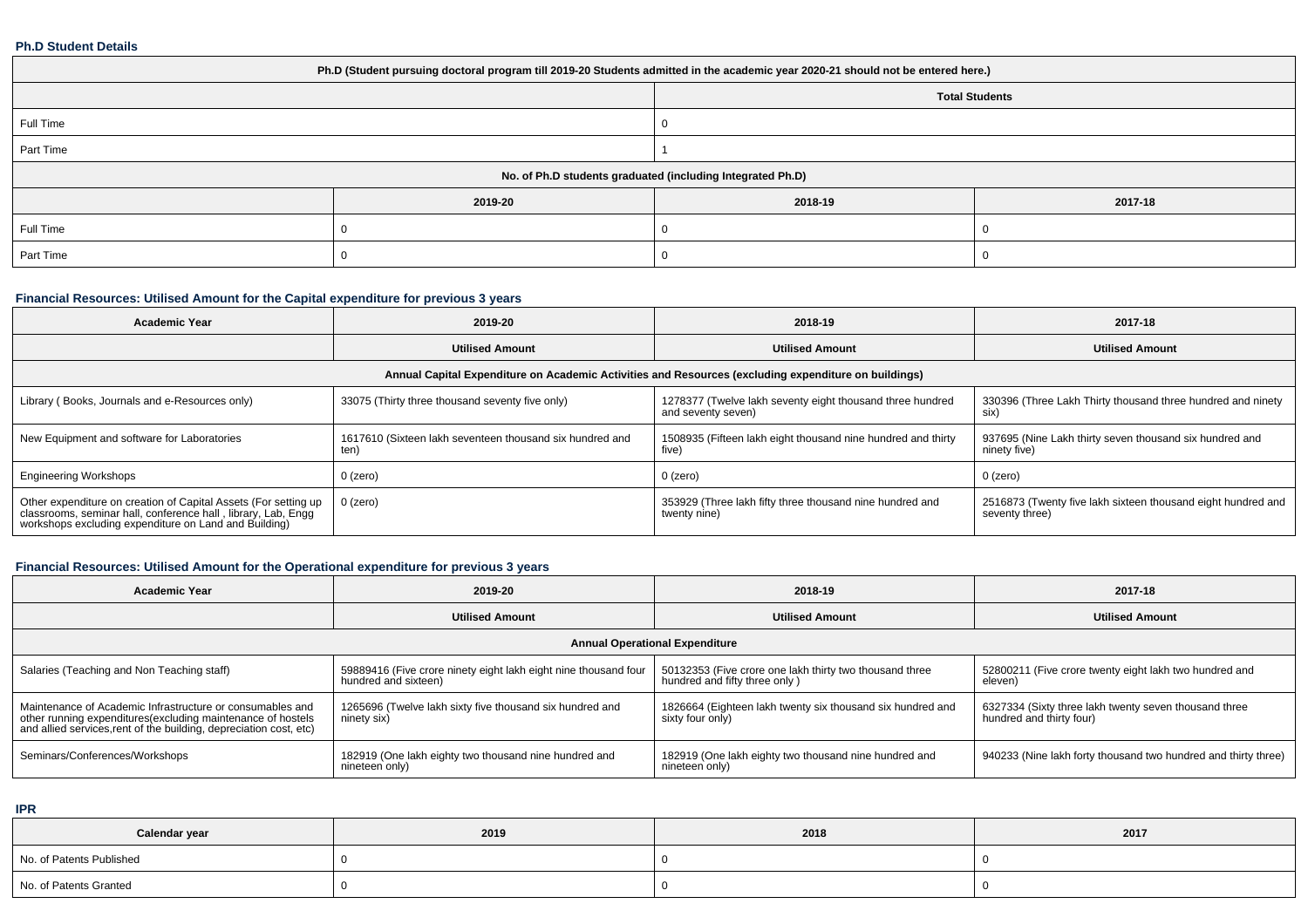## **Sponsored Research Details**

| <b>Financial Year</b>                    | 2019-20              | 2018-19               | 2017-18 |
|------------------------------------------|----------------------|-----------------------|---------|
| Total no. of Sponsored Projects          |                      |                       |         |
| Total no. of Funding Agencies            |                      |                       |         |
| Total Amount Received (Amount in Rupees) | 90000                | 15000                 |         |
| Amount Received in Words                 | Ninety Thousand only | Fifteen Thousand only | Zero    |

## **Consultancy Project Details**

| <b>Financial Year</b>                    | 2019-20 | 2018-19 | 2017-18 |
|------------------------------------------|---------|---------|---------|
| Total no. of Consultancy Projects        |         |         |         |
| Total no. of Client Organizations        |         |         |         |
| Total Amount Received (Amount in Rupees) |         |         |         |
| Amount Received in Words                 | Zero    | Zero    | Zero    |

# **PCS Facilities: Facilities of physically challenged students**

| 1. Do your institution buildings have Lifts/Ramps?                                                                                                        | Yes, more than 80% of the buildings |
|-----------------------------------------------------------------------------------------------------------------------------------------------------------|-------------------------------------|
| 2. Do your institution have provision for walking aids, includingwheelchairs and transportation from one building to another for<br>handicapped students? | No                                  |
| 3. Do your institution buildings have specially designed toilets for handicapped students?                                                                | Not available                       |

# **Faculty Details**

| Srno | Name                      | Age | Designation            | Gender | Qualification | <b>Experience (In</b><br>Months) | <b>Is Associated</b><br><b>Last Year</b> | <b>Currently</b><br>working with<br>institution? | <b>Joining Date</b> | <b>Leaving Date</b>      | <b>Association type</b> |
|------|---------------------------|-----|------------------------|--------|---------------|----------------------------------|------------------------------------------|--------------------------------------------------|---------------------|--------------------------|-------------------------|
|      | Mrs SHANI RAJ             | 41  | Assistant<br>Professor | Female | M.Tech        | 205                              | Yes                                      | Yes                                              | 20-11-2015          | $\overline{\phantom{a}}$ | Regular                 |
| 2    | Mrs GEETHA S              | 39  | Assistant<br>Professor | Female | M.Tech        | 168                              | Yes                                      | No                                               | 20-06-2006          | 14-08-2020               | Regular                 |
|      | Dr SMITHA P               | 47  | Assistant<br>Professor | Female | Ph.D          | 311                              | Yes                                      | Yes                                              | 02-07-2007          | $\sim$                   | Regular                 |
|      | Ms MEERA<br><b>MURALI</b> | 31  | Assistant<br>Professor | Female | M.E.          | 41                               | Yes                                      | Yes                                              | 05-07-2017          | $\overline{\phantom{a}}$ | Adhoc/<br>Contractual   |
|      | Dr GOPAKUMAR<br>C         | 51  | Assistant<br>Professor | Male   | M.Tech        | 252                              | Yes                                      | Yes                                              | 06-02-2014          | $\sim$                   | Regular                 |
| 6    | Mr BAIJU V                | 50  | Assistant<br>Professor | Male   | M.Tech        | 336                              | Yes                                      | Yes                                              | 14-09-2011          | $\sim$                   | Regular                 |
|      | Dr BINU V P               | 46  | Associate<br>Professor | Male   | Ph.D          | 298                              | Yes                                      | No                                               | 17-05-2001          | 14-08-2020               | Regular                 |
|      | Mrs SUMA L S              | 44  | Assistant<br>Professor | Female | M.Tech        | 224                              | Yes                                      | Yes                                              | 17-05-2017          | $\sim$                   | Regular                 |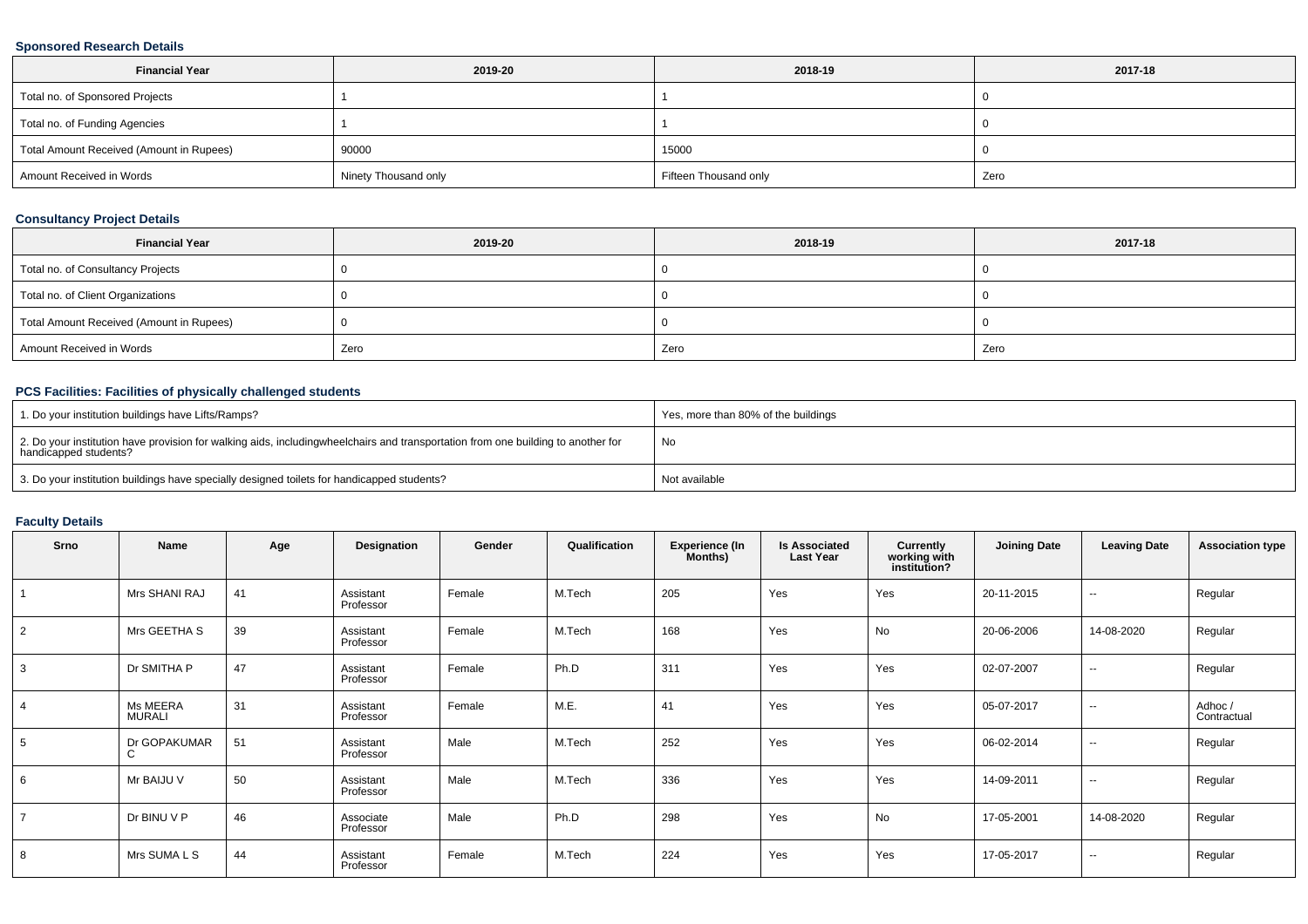| 9  | Mrs LIBI A                      | 46 | Assistant<br>Professor | Female | M.Tech | 278 | Yes | Yes | 30-04-2001 | $\overline{\phantom{a}}$ | Regular                |
|----|---------------------------------|----|------------------------|--------|--------|-----|-----|-----|------------|--------------------------|------------------------|
| 10 | Dr JAYA V L                     | 51 | Professor              | Female | Ph.D   | 336 | Yes | No  | 26-09-2016 | 14-08-2020               | Regular                |
| 11 | Ms SHINY C                      | 46 | Assistant<br>Professor | Female | M.Tech | 237 | Yes | Yes | 04-06-2008 | $\overline{\phantom{a}}$ | Regular                |
| 12 | Mr REVIKUMAR<br>THAMPI V R      | 49 | Assistant<br>Professor | Male   | M.Tech | 228 | Yes | Yes | 17-02-2014 | $\overline{\phantom{a}}$ | Regular                |
| 13 | Ms VIDHYA S                     | 29 | Assistant<br>Professor | Female | M.Tech | 36  | Yes | Yes | 01-08-2017 | $\overline{\phantom{a}}$ | Adhoc /<br>Contractual |
| 14 | Mrs REMYA R S                   | 35 | Assistant<br>Professor | Female | M.Tech | 164 | Yes | No  | 26-06-2010 | 14-08-2020               | Regular                |
| 15 | Ms RADHIKA R<br>CHANDRAN        | 35 | Assistant<br>Professor | Female | M.Tech | 52  | Yes | Yes | 01-04-2017 | $\overline{\phantom{a}}$ | Adhoc /<br>Contractual |
| 16 | Mr C V ANIL<br><b>KUMAR</b>     | 48 | Associate<br>Professor | Male   | M.Tech | 294 | Yes | Yes | 06-02-2014 | $\overline{\phantom{a}}$ | Regular                |
| 17 | Dr AJIL KUMAR A                 | 52 | Associate<br>Professor | Male   | Ph.D   | 307 | Yes | Yes | 25-06-2010 | $\overline{\phantom{a}}$ | Regular                |
| 18 | Ms ARYA<br><b>CHANDRAN S</b>    | 29 | Assistant<br>Professor | Female | M.Tech | 36  | Yes | Yes | 01-08-2017 | $\overline{\phantom{a}}$ | Adhoc /<br>Contractual |
| 19 | Mrs DEEPATR                     | 37 | Assistant<br>Professor | Female | M.Tech | 164 | Yes | No  | 24-06-2010 | 14-08-2020               | Regular                |
| 20 | Mrs SABEENA K                   | 37 | Assistant<br>Professor | Female | M.Tech | 132 | Yes | Yes | 18-11-2009 | $\overline{\phantom{a}}$ | Regular                |
| 21 | Dr SHAJY L                      | 50 | Other                  | Male   | Ph.D   | 276 | Yes | Yes | 09-07-2009 | $\overline{\phantom{a}}$ | Regular                |
| 22 | Mrs HASEENA P                   | 43 | Assistant<br>Professor | Female | M.Tech | 235 | Yes | Yes | 02-09-2011 | $\ddotsc$                | Regular                |
| 23 | Mrs SABEENA M                   | 44 | Assistant<br>Professor | Female | M.Tech | 237 | Yes | Yes | 30-05-2017 | $\sim$                   | Regular                |
| 24 | Mr MANOJ RAY D                  | 51 | Associate<br>Professor | Male   | M.Tech | 312 | Yes | Yes | 06-11-2002 | $\sim$                   | Regular                |
| 25 | Mrs AJINA<br>KHADER             | 31 | Assistant<br>Professor | Female | M.Tech | 24  | Yes | Yes | 08-08-2018 | $\sim$                   | Adhoc /<br>Contractual |
| 26 | Mrs<br>SETHULEKSHMI<br>U S      | 28 | Assistant<br>Professor | Female | M.Tech | 24  | Yes | Yes | 07-08-2018 | $\sim$                   | Adhoc /<br>Contractual |
| 27 | Mrs SHABANA A<br>S              | 29 | Assistant<br>Professor | Female | M.Tech | 36  | No  | Yes | 01-08-2019 |                          | Adhoc /<br>Contractual |
| 28 | Mrs ARATHI P D                  | 38 | Assistant<br>Professor | Female | M.E.   | 36  | No  | Yes | 08-08-2019 | $\sim$                   | Adhoc /<br>Contractual |
| 29 | Mrs SUMAYYA N                   | 29 | Assistant<br>Professor | Female | M.Tech | 23  | Yes | Yes | 07-09-2018 | $\sim$                   | Adhoc /<br>Contractual |
| 30 | Ms AJA MARIAM<br><b>JOHNSON</b> | 26 | Assistant<br>Professor | Female | M.Tech | 24  | Yes | Yes | 01-08-2018 | $\sim$                   | Adhoc /<br>Contractual |
| 31 | Mrs SHEENA K                    | 32 | Assistant<br>Professor | Female | M.Tech | 36  | Yes | Yes | 01-08-2018 |                          | Adhoc /<br>Contractual |